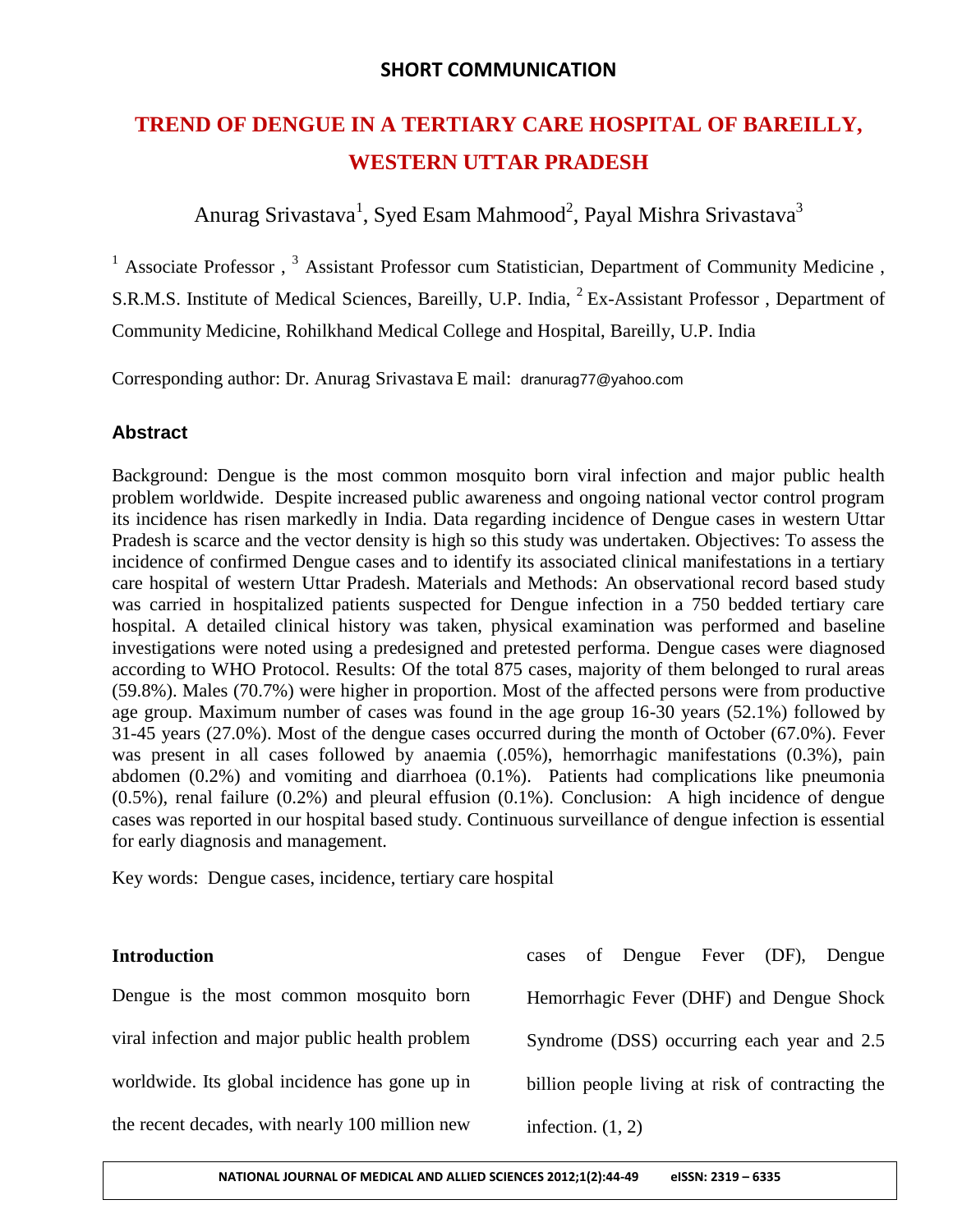In India, since the first outbreak in Kolkata reported in early the 1960's, several outbreaks have been reported from other regions of the country. All four serotypes of the virus are circulating, now affecting both urban and rural inhabitants. A major epidemic of Dengue in the late 1990's was reported from Delhi which has further affected other surrounding north Indian plains including the state of Uttar Pradesh.(3, 4)

Besides the increasing frequency of the infection, even the manifestations observed have been varied. Certain common signs and symptoms reported are fever, headache, myalgia, arthalgia, and bleeding manifestations. Most of the people recover without any complication. Complications occur in only a few cases suffering from secondary dengue infection in whom mortality rate is 2.5%, which can be reduced to less than 1% with proper treatment protocol. Fatality is more common in children and young adults. (5, 6)

Despite increased public awareness and ongoing national vector control program its incidence has risen markedly in India. Dengue

infection is also showing an increasing trend, as observed in this part of the country reported only 168 cases in year 2009 but 960 in 2010 and more than 1000 in year 2011.

We therefore studied the incidence of dengue infection and its associated clinical manifestations as well as laboratory findings among hospitalized patients in a tertiary hospital of northern India. It would be beneficial in early recognition and proper management of Dengue infected patients.

## **Material and methods**

This observational record based study was carried in hospitalized patients suspected for Dengue infection in a 750 bedded tertiary care hospital of western Uttar Pradesh with bed occupancy rate of about 85% between 1st January and 31st December 2010 after taking ethical clearance from the institutional ethical committee. As the data regarding incidence of Dengue cases in western Uttar Pradesh is scarce and the vector density is high so this study was undertaken to assess the incidence of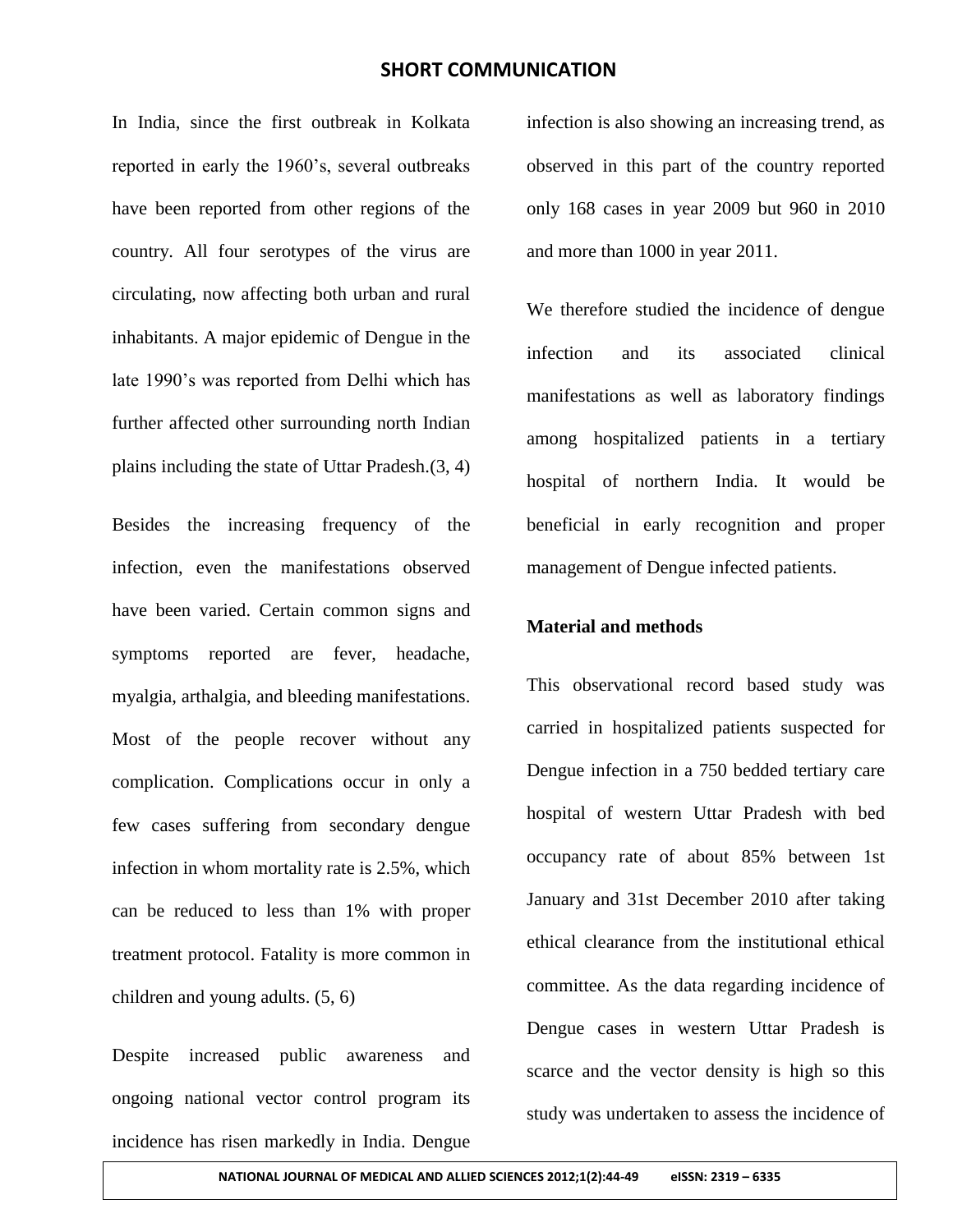confirmed Dengue cases and to identify its associated clinical manifestations.

A detailed clinical history was taken, physical examination was performed and baseline investigations were noted using a predesigned and pretested proforma and verbal consent was taken by the investigator after giving complete information about the objectives of research work.

Dengue cases were diagnosed according to WHO Protocol. (1) For all cases, the rapid IgM-IgG capture ELISA test, which has become the gold standard for the serological diagnosis of dengue fever, was used.

Following operational definition was put to use in the present study: A confirmed dengue fever case was labeled, on isolation of dengue virus from serum after 3-5 days of onset of symptoms or detection of dengue virus specific IgM or IgG in a single serum sample at least 6 days after onset of symptoms.

Data entry and statistical analysis were performed using the Microsoft Excel and SPSS windows version 14.0 software. Incidence rates were given as percentages.

#### **Results**

Of the total 875 cases, majority of them belonged to rural areas (59.8%). Males (70.7%) were higher in proportion as compared to females (29.3%). Most of the affected persons were from productive age group. Maximum number of cases was found in the age group 16- 30 years (52.1%) followed by 31-45 years (27.0%). (Table1)

Most of the dengue cases occurred during the month of October (67.0%). (Table 2)

Fever was present in all of the cases followed by anemia (.05%), hemorrhagic manifestations (0.3%), pain abdomen (0.2%) and vomiting and diarrhea (0.1%). Patients had complications like pneumonia (0.5%), renal failure (0.2%) and pleural effusion (0.1%). (Table 3)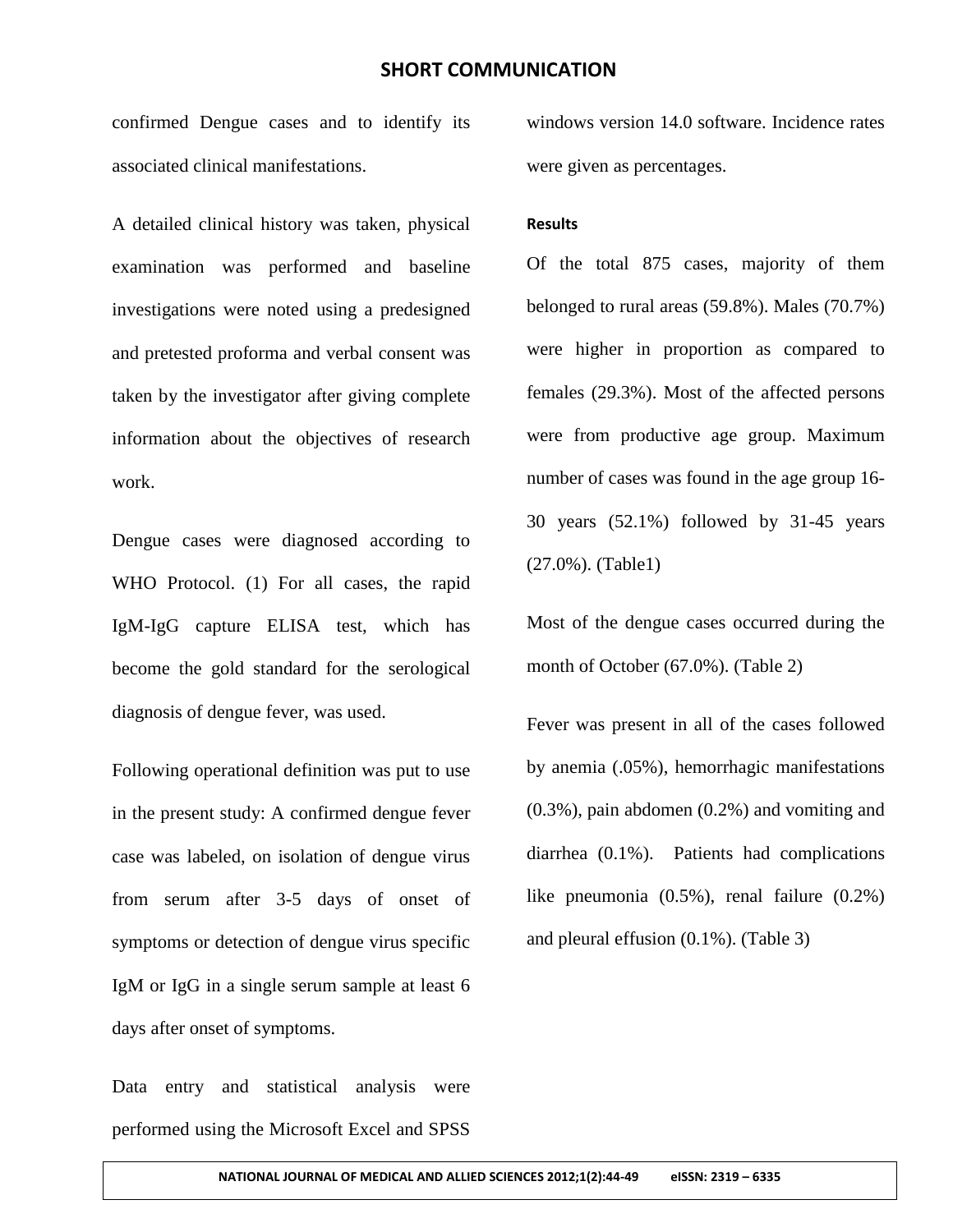**Table 1: Distribution of dengue cases according to** 

# **Table 2: Month-wise distribution of dengue cases**

**biosocial profile**

| <b>Characteristics</b> | Dengue positive cases | Percentage          |
|------------------------|-----------------------|---------------------|
|                        | $(n=875)$             |                     |
|                        | No.                   | (%)                 |
| <b>Place</b>           |                       |                     |
| Urban                  | 352                   | 40.2%               |
| Rural                  | 523                   | 59.8%               |
| Age group              |                       |                     |
| $1 - 15$ years         | 57                    | 6.5%                |
| $16 - 30$ years        | 456                   | $\overline{52.1\%}$ |
| $31 - 45$ years        | 236                   | 27.0%               |
| $46 - 60$ years        | 108                   | 12.3%               |
| $61 - 80$ years        | 18                    | 2.1%                |
| <b>Gender</b>          |                       |                     |
| Males                  | 619                   | 70.7%               |
| Females                | 256                   | 29.3%               |



# **Table 3: Distribution of patients according to clinical presentation**

| <b>Clinical features</b> | No. (n=875)    | Percentage (%) |
|--------------------------|----------------|----------------|
| Fever                    | 875            | 100%           |
| Bleeding                 | 3              | 0.3%           |
| Anemia                   | 5              | 0.6%           |
| Pain abdomen             | $\overline{2}$ | 0.2%           |
| Vomiting                 | $\mathbf{1}$   | 0.1%           |
| Diarrhea                 | $\mathbf{1}$   | 0.1%           |
| <b>Complications</b>     |                |                |
| Pneumonia                | 4              | 0.5%           |
| Renal failure            | $\overline{2}$ | 0.2%           |
| Pleural effusion         | $\mathbf{1}$   | 0.1%           |
| Thrombocytopenia         | 5              | 0.6%           |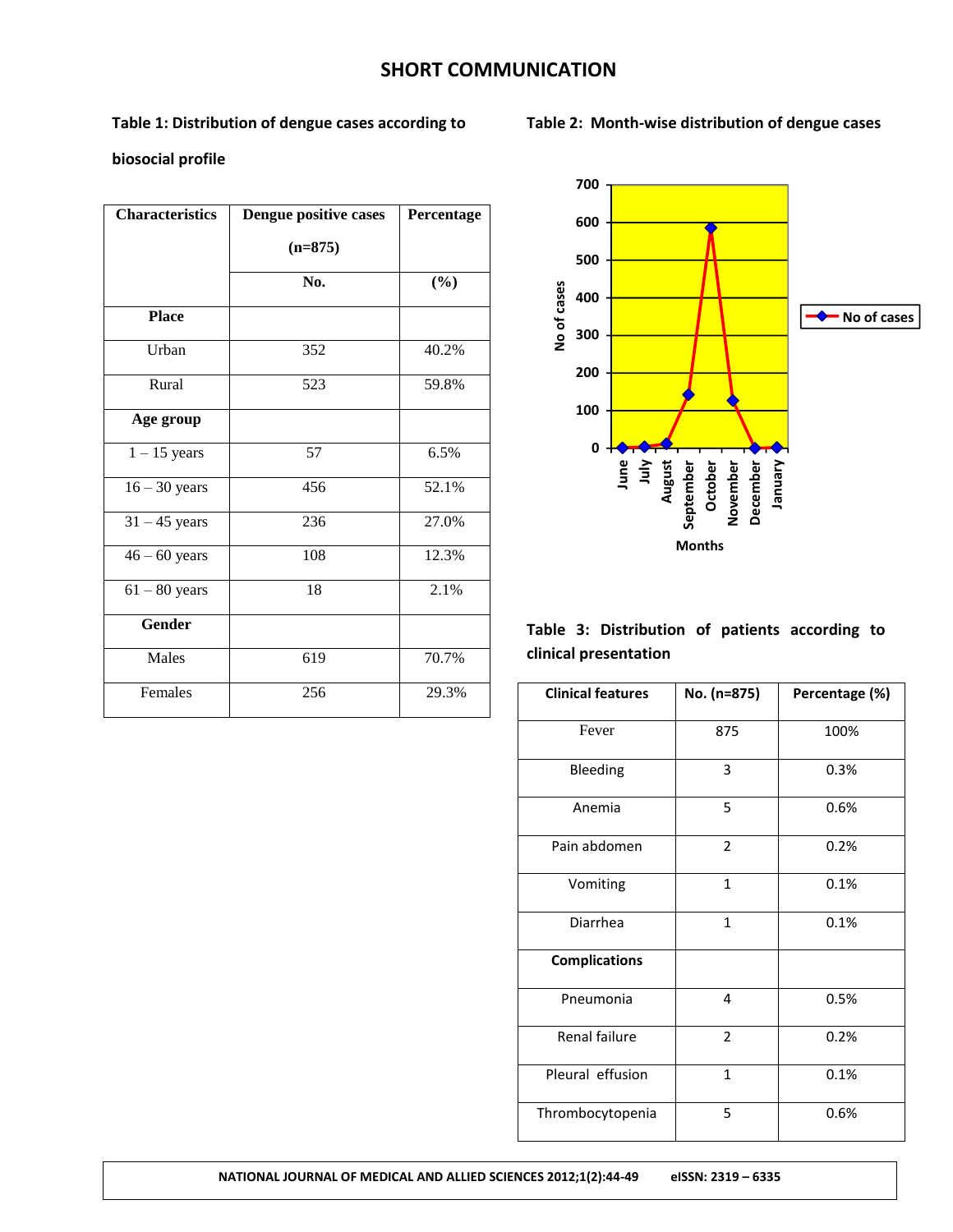## **Discussion**

The rise of dengue in India can be attributed to rapid population growth, expanding urbanization, inadequate municipal water supplies and difficulties in refuse disposal. Dengue infection has been reported previously from various parts of country. (7-10) Our study reports total 875 cases of dengue during study period.. A higher proportion of the individuals diagnosed with dengue infection belonged to rural areas (59.8%) in our study. Dengue is found in tropical and subtropical regions around the world in urban, semi urban and also in rural areas (11). Outbreaks have been reported previously from rural West Bengal and Maharashtra. (12). In the current study majority of patients were males (70.7%) and aged between 16-30 years of age (52.1%). This can be attributed to male preponderance. Similar observations have been reported by studies conducted in Lucknow, Nagpur and Karnataka and Lahore. (7-13) On the contrary some studies have reported dengue as a paediatric health problem. (14, 15)

Most of the dengue cases occurred during the months of September to October in our study. This period is a peak season for the Dengue every year due to high humidity after rainy season that leads to abundance of breeding sites for mosquito vector. It is favourable season for mosquito breeding and better availability of host for the vector because of less movement of hosts. Similar trends have been observed by studies conducted in Nagpur and Karnataka. (9, 10) Fever was present in all of the dengue cases in this study. Fever was also reported to be the most common presenting symptom in other studies conducted in Maharashtra, Karnataka and Lahore. (10, 13) Although Dengue infection can be identified by its distinct clinical presentation it may present with varied manifestations. (17)

Patients had complications like pneumonia (0.5%), renal failure (0.2%) and pleural effusion (0.1%). Similar observations have been reported in the Karnataka study. (11)

Limitation: As our study was a hospital based work hence we assessed the clinical and